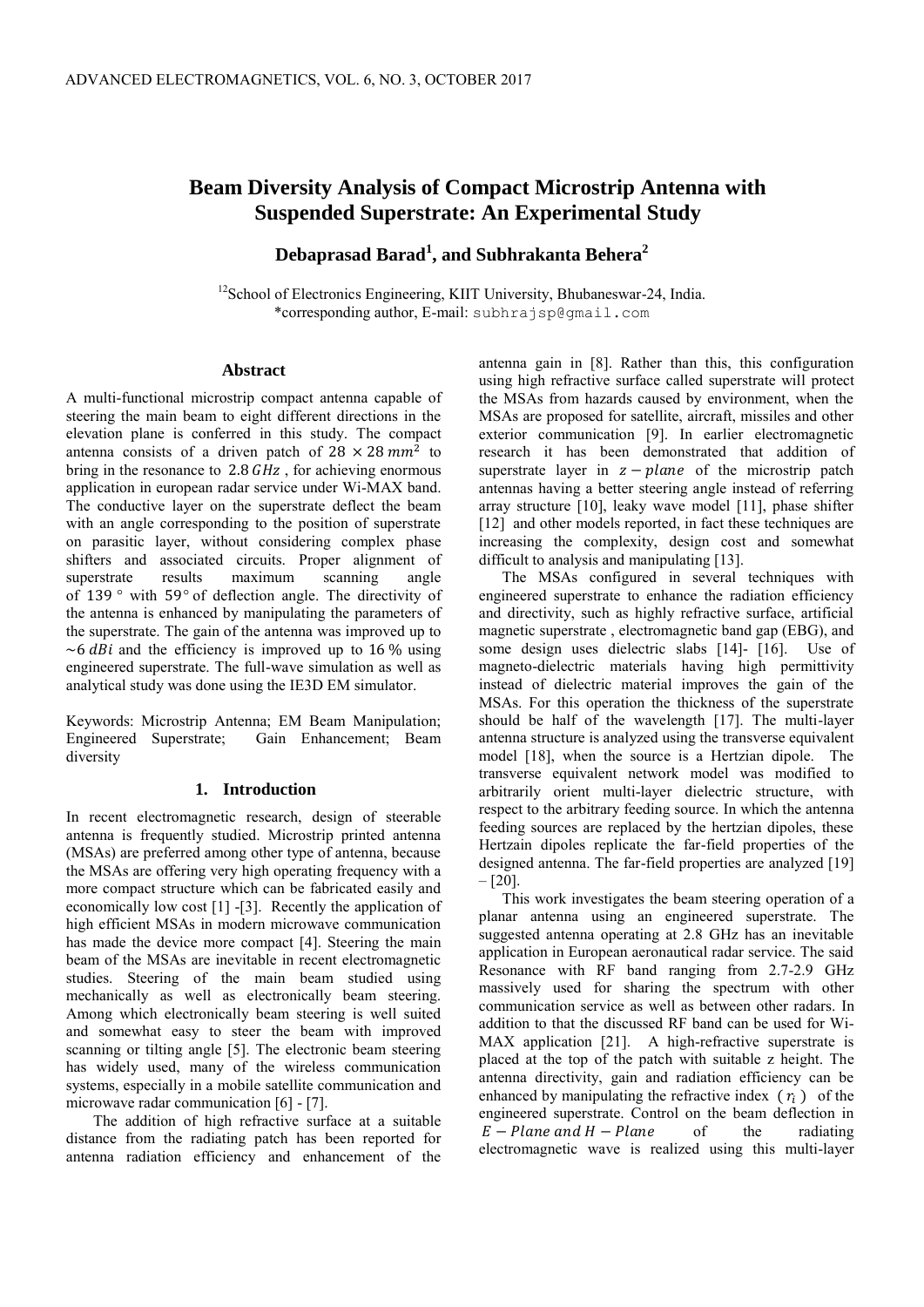dielectric-superstrate structure. In this proposed structure the superstrate is shifted along the  $x - y$  plane in order to achieve the control on beam deflection. Artificial magnetic superstrate model is also investigated in this work. From the simulation study it is observed that the antenna exhibits  $59°$  of beam tilting and  $139°$  of maximum scanning angle. The directivity of the antenna is also enhanced with improved gain up to 6 dBi. The composite structure of the MSAs with engineered superstrate is analyzed in full wave electromagnetic (EM) simulation tools by Mentor graphics, which follows advance methods to analyze the iterative computational task.

## **1.1 Importance of Control Beam Direction and Improve Directivity.**

Enhancing the beam directivity towards a particular direction is essential in microwave radar and satellite communication including base station. In fact increase in antenna directivity increases the sensing range of the radar which is an essential and important parameter for realizing maximum coverage. Control on radiated electromagnetic (EM) beam deflection is a novel mechanism to direct the radiated wave in the required direction with a deflection angle  $(\theta_t)$ . In steerable MSAs, higher the deflection angle  $(\theta_t)$ , higher will be the scanning angle  $(\theta_s)$ . This work is proposed for enhancing the directivity and realizing improved scanning angle  $(\theta_s)$  [19]. The designed MSA is proposed for modern microwave radar communication as well as for satellite communication with improved gain and radiation efficiency.



Figure 1. Enhanced performance of aeronautical Radar service using a steerable antenna.

Figure 1 illustrates the advantages of using proposed steerable antenna in base stations and microwave radar terminal, which clearly demonstrates that the steerable antenna captured maximum signals from the communication devices. In case of radar it propagates electromagnetic (EM) waves to long distance without any loss and able to cover up maximum area. Consistently the antenna having a deflection angle of  $\theta_{t1}$  which commits a scanning angle of  $\theta_{s1}$ . The illustration indicates adopting of steerable antenna enhances the deflection angle  $(\theta_{t_1})$ . However, this technique provides a wide range of scanning angle  $(\theta_{s1})$  which in turn improves the coverage angle of the radar service. In the present scenario, rigorous investigation on directivity enhancement as well as improving the coverage area. Use of the proposed structure reduces the number of base station, which enables it to provide economically low cost communication and avoids the use of number of communication device in specific regions.

# **2. Design and Analysis of Antenna Structure**

A novel printed antenna is suggested for beam steering with high refractive index engineered superstrate. The engineered superstrate is shifted and arranged in eight different positions above the radiator patch in  $xy$ plane along with the  $E -$ Plane and  $H -$ Plane for realizing the maximum tilting angle. The detail antenna configuration is discussed in below section.

#### **2.1. Antenna design**

The proposed antenna patch is designed on an FR4 dielectric substrate having dielectric constant  $(\varepsilon_r)$  of 3.48, height (h) of 0.762, and loss tangent of  $\tan \delta = 0.0018$ . The antenna configuration is like single layer, single element model. The radiator patch of the proposed antenna is placed at the top of the substrate and the ground plane is placed at the bottom of the dielectric substrate. The cross sectional view of the proposed antenna is shown in Figure 1. The radiator patch is a continuous square patch with length  $(L_{patch})$ , the physical dimension of the radiator patch is determined by using the formula given in Equ. 1 and the corresponding effective dielectric constant ( $\varepsilon_{eff}$ ) is determined from Equ. 2. A  $50 \Omega$  coaxial probe is connected to the patch through an SMA connector to excite the radiator patch. The feed point is initially placed at the center of the radiator patch  $(x = 0, y = 0)$  and later the position of feeding point has been changed in order to get optimum impedance matching, gain and efficiency. From the observational study it was found that optimum result is achieved when the antenna is placed on the diagonal line with  $45^\circ$  angle to the previous feed point, as illustrated in figure 2. The length of the proposed antenna for  $f_r =$  $2.8$  GHz is determined by equation 1. The relationship between patch length and design frequency is derived in the section below.



(a) Cross sectional view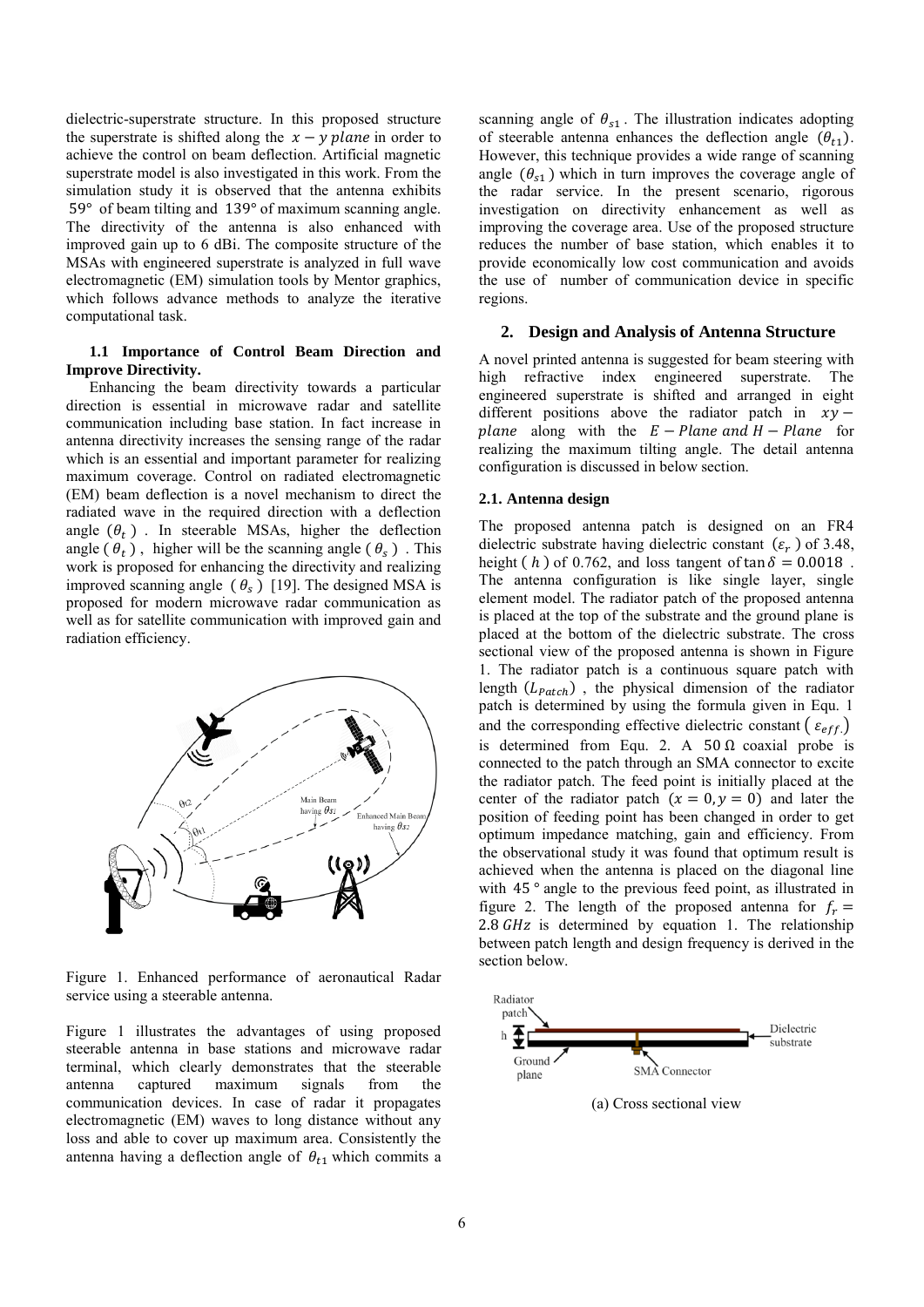

(b) Top view

Figure 2. Conventional structures of the proposed antenna.

$$
L_{patch} = \left\{ \left( \frac{1}{f_r} \right) \times \left( \frac{c}{\sqrt{\varepsilon_{eff}}} \right) \right\} \qquad \dots (1)
$$

The effective dielectric constant of the proposed antenna structure is determined by the specified formula [1].

# **2.2. Formation of Engineered Superstrate or Magnetic superstrate**

The designed radiator patch is introduced with a high refractive engineered superstrate for beam diversity operation. The superstrate was placed at the top of the proposed antenna architecture in  $Z - Plane$  with specific Electromagnetic Band Gap (EBG). The formulation of the steerable antenna structure is demonstrated in figure 3 (a). Here the square type structure is used as superstrate having dielectric constant of  $\varepsilon_s = 7$ , and thickness of  $h_s =$ 5 mm and physical dimension of  $(L_{SS} \times L_{SS} \times$  $\hbar s$   $mm3$ . An Air layer is placed in between the radiator patch and superstrate layer with layer height of  $h_a$ . The cross sectional view of the proposed steerable antenna with high refractive superstrate is shown in figure 3 (b). The position of the high refractive superstrate is repeatedly rearranged in  $E - Plane$  along with the *xy direction* for observing the characteristics of the electromagnetic wave radiation from the radiator patch. The effect of high refractive superstrate also studied by changing the superstrate parameter ( $\varepsilon_r$  and  $\mu_r$ ). In fact, change in  $\varepsilon_r$  and  $\mu_r$  parameter gives a remarkable impact on the steering operation. By increasing the refractive index  $(r_i)$ of the superstrate maximum scanning angle can be achieved. The details antenna parameter and its actual values are recorded in table 1.



(a) Formulation of Engineered superstrate



(b) Cross-view of the steerable antenna using superstrate.

Figure 3. Proposed antenna structure for Beam diversity.

Table 1: Physical dimensions of the suggested antenna.

| <b>Parameters</b>                                    | Value           |
|------------------------------------------------------|-----------------|
| Dielectric constant ( $\varepsilon_s$ )              | 3.48            |
| Substrate height (h)                                 | $0.762$ mm      |
| $L_{\text{patch}}$                                   | $28 \text{ mm}$ |
| Dielectric constant of Superstrate $(\varepsilon_r)$ |                 |
| Superstrate height $(h_s)$                           | $5 \text{ mm}$  |
| $L_{ss}$                                             | 56 mm           |
| Air gap $(h_a)$                                      | $5 \text{ mm}$  |

The Engineered superstrate is periodically shifted along the  $xy$  – direction to achieve beam steering operation in desired angle. However the radiated beam is deflected with an angle  $(\theta_t)$  in the elevation plane with respect to the shifting position of the engineered superstrate meanwhile all other parameters should have to be kept as previous. This operation also yields better coverage in terms of scanning angle, the scanning angle  $(\theta_s)$  is primarily depends on the angle of tilting  $(\theta_t)$ . In each step we have observed different beam pattern with improved  $\theta_t$  and  $\theta_s$ .



Figure 4. Manipulation of radiation pattern in different direction with superstrate at different position.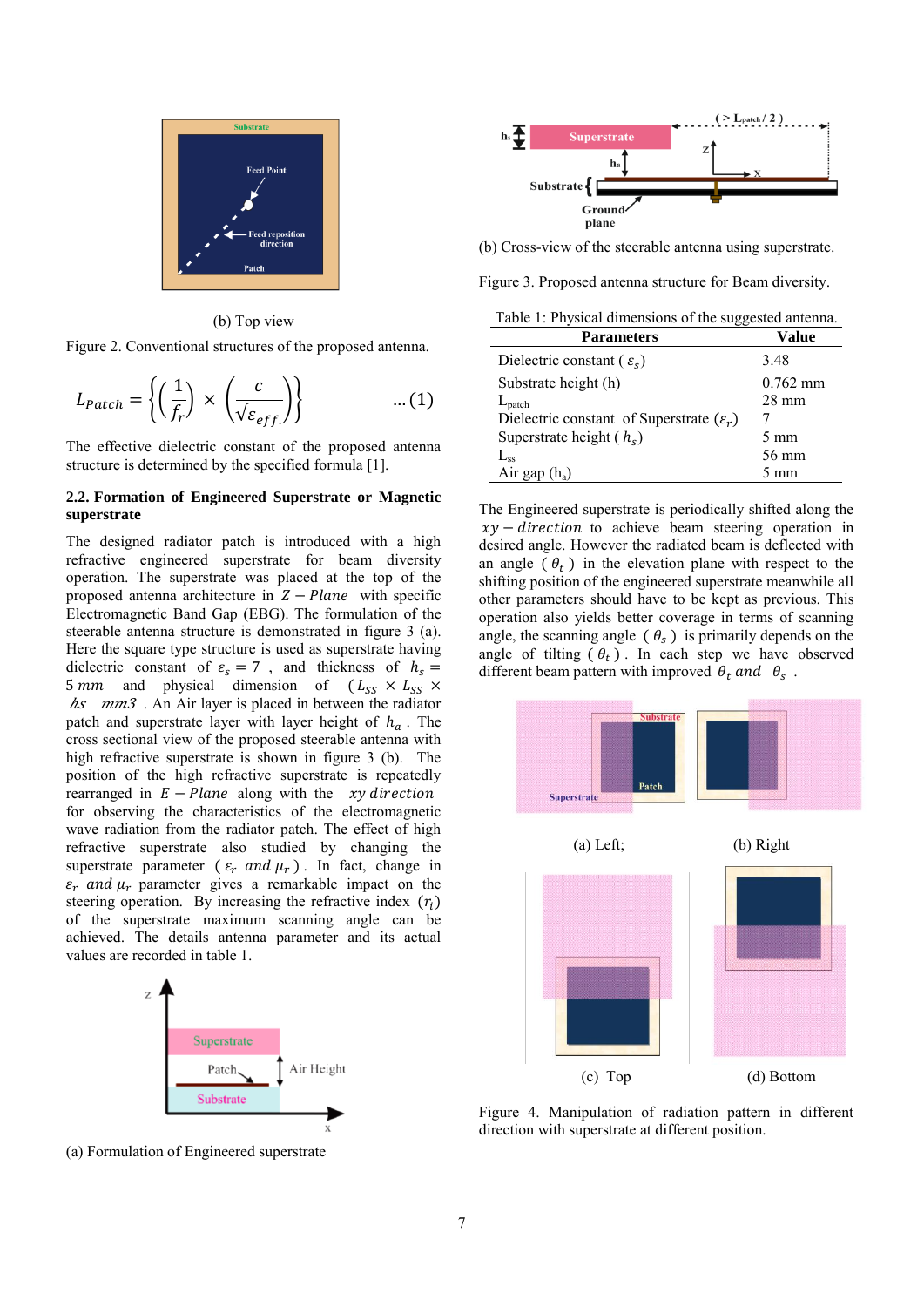#### **2.3. Antenna far field Analysis with Engineered Superstrate:**

The MSA was printed on the grounded substrate having relative permeability of  $\mu_r$ , relative permittivity of  $\varepsilon_r$  and thickness of  $h$ . The superstrate above the MSA layer with a suitable distance  $h_a$  from substrate layer in free space covers the radiating patch. The superstrate layer is having relative permeability of  $\mu_{rs}$ , relative permittivity of  $\varepsilon_{rs}$ , and layer thickness of  $h_s$ . The far-field analysis of the MSA structure can be done using several ways like, dielectric cavity model, applying reciprocity theorem, and transmission line analogy of the whole structure. In this work the far-field of proposed MSA is analyzed by the help of the transmission line model.



Figure 5. Equivalent Transmission line model of the suggested antenna structure (fig. 3)

The transmission line model of the proposed antenna structure with superstrate layer is shown in fig. 5. In which all the layers are replaced by its own reactance value multiple of a constant and the air layers also replaced with its reactance value multiple of a constant. The reactance values for each layer, in case of perpendicular polarization (*TE wave*) is determined from the [equ. 2] – [equ. 5] and in case of parallel polarization  $(TM wave)$  is determined from  $[equ. 6] - [equ. 9]$ .

Derivation of the reactance value for each layer in case of perpendicular polarization;

$$
Z_{c(substrate)} = (\eta_0 \,\mu_r) \times \left(\frac{1}{\sqrt{\mu_r \,\varepsilon_r - \sin^2 \theta}}\right) \qquad \dots (2)
$$

$$
Z_{c-air\,gap}) = (\eta_0) \times \left(\frac{1}{\cos \theta}\right) \qquad \qquad \dots (3)
$$

$$
Z_{c(superstrate)} = (\eta_0 \,\mu_{rs}) \times \left(\frac{1}{\sqrt{\mu_{rs} \,\varepsilon_{rs} - \sin^2 \theta}}\right) \quad \dots (4)
$$

$$
Z_{c(free\ space)} = (\eta_0) \times \left(\frac{1}{\cos\theta}\right) \qquad \qquad \dots (5)
$$

Derivation of the reactance value for each layer in case of parallel polarization;

$$
Z_{c(substrate)} = \frac{1}{\varepsilon_r} \times \left( \eta_0 \sqrt{\mu_r \varepsilon_r - \sin^2 \theta} \right) \qquad \dots (6)
$$

$$
Z_{c-air\ gap}) = (\eta_0 \cos \theta)
$$
 ... (7)

$$
Z_{c(substrate)} = \frac{1}{\varepsilon_{rs}} \times \left( \eta_0 \sqrt{\mu_{rs} \varepsilon_{rs} - \sin^2 \theta} \right) \qquad \dots (8)
$$

$$
Z_{c(free\ space)} = (\eta_0 \ cos \theta)
$$
 ... (9)

Where, 
$$
\eta_0 = \left(\sqrt{\frac{\mu_0}{\varepsilon_0}}\right)
$$

The far-field of the designed MSA covered by the engineering superstrate is obtained by adding the field due to the radiating slots. The complete far field analysis of the steerable antenna is well investigated by Attia, et.all in [22].

#### **2.4. Artificial Magnetic Sources.**

Further analysis of the steerable antenna is carried out using the artificial magnetic source representation of the radiator patch. This mechanism is well studied in this section. The radiating patch of the proposed antenna is logically divided into four magnetic sources. The four magnetic source representation of the designed radiator patch is shown in figure 6. However the effect of the artificial magnetic source of the radiator patch is analyzed by representing these magnetic sources as radiating slot. The beam steering operation is observed by covering one magnetic source at a time and observing the corresponding radiation pattern. In this way the engineered superstrate is shifted above the radiator patch to cover the each magnetic source individually as shown in figure 7 and observe the corresponding beam tilting / scanning.



**Figure 6.** Analyzing the radiating patch as four magnetic sources.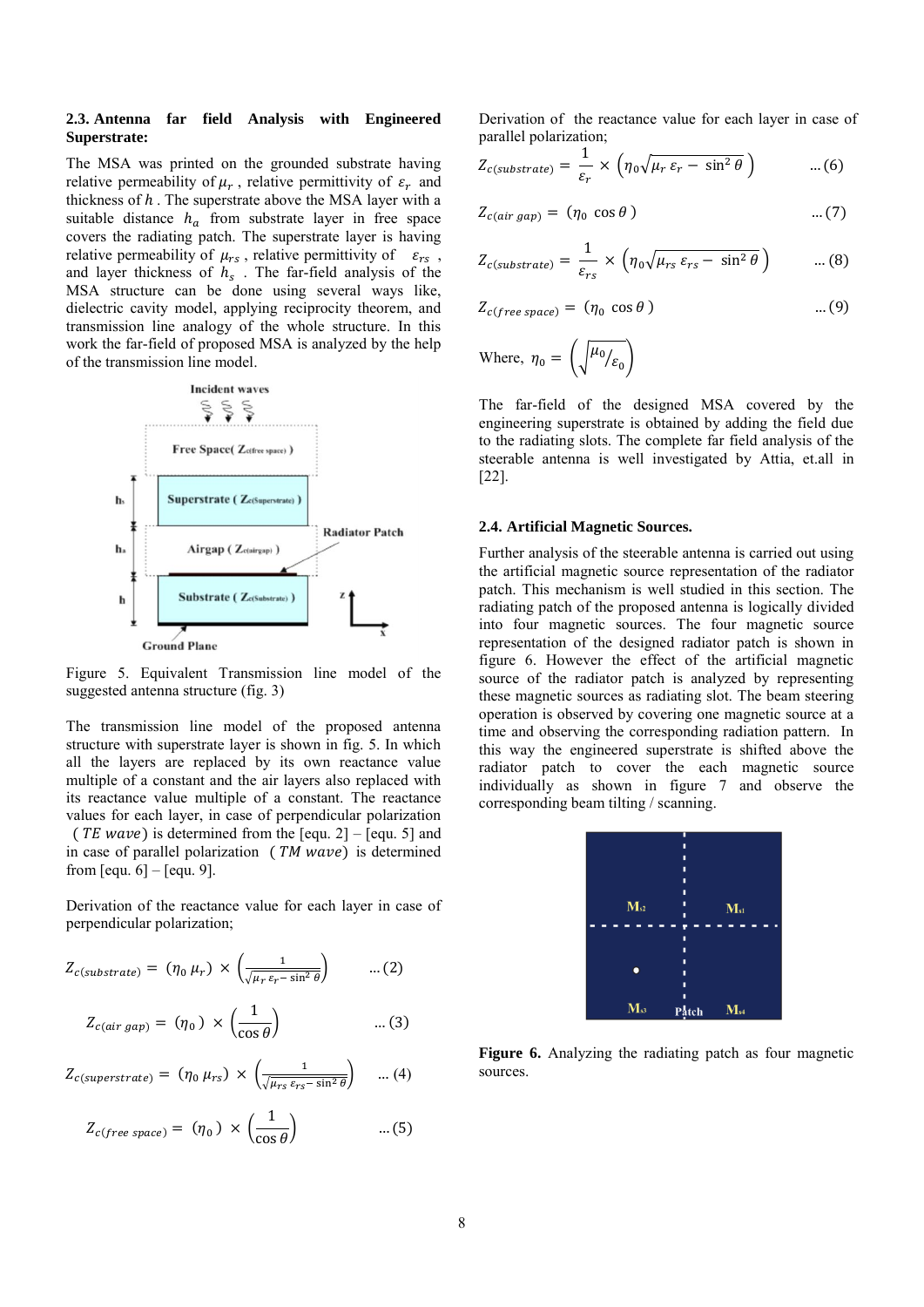

Figure 7. Manipulation of radiation pattern by covering Magnetic Sources.

## **2.5. Beam tilting**

The deflection angle of the main beam can be controlled in terms of changing the superstrate position over the radiator patch in  $x - y$  plane. The main radiated beam can be tilted by an angle  $\theta_t$ , the tilting angle may be +ve or may be  $-ve$ . The maximum tilting angle is due to the combined effect of superstrate parameter and its position. It has been observed that the high refractive engineered superstrate has covered only  $33\%$  area of the radiator patch for obtaining a maximum tilting angle  $(\theta_t)$ . Thereafter the high refractive superstrate is shifted along the same plane to partially cover the other parts of the radiating patch for experimental study. However the main radiated beam is steered with a desired angle by varying the high refractive index superstrate and manipulating the  $r_i$  value. With extensively study the proposed structure is logically analyzed as four equivalent magnetic sources (as demonstrated in figure 6). Each magnetic source is covered by the high refractive superstrate and the corresponding beam patterns are captured. In fact the magnetic sources are represented as radiating slots and where the beam titling is realized due to the phase imbalance between the two radiating slots. This can be mathematically calculated from the far field contribution of each radiation slot. The transverse component of the  $E$  – field is obtained by incorporating the identical conditions on the transverse phase and electric field- vectors at the interface 1(area in between the radiator patch and superstrate) and interface 2 (Area above the superstrate layer). The steerable antenna also has capable of deflecting the main beam in both  $E$  – Plane and H – Plane with the proper alignment of

superstrate position and manipulation of superstrate components ( $\mu_{rs}$  and  $\varepsilon_{rs}$ ).

The antenna was fabricated using a different dielectric substrate of different parameter shown in fig. 8. A fixture of superstrate was done by considering a thermocol having same permittivity as air. The Moving of the superstrate position for covering different portions as discussed can be done using a simple mechtronics arrangement. Wherein Fig (a) illustrates the cross view and Fig. (b) illustrates the top view of the fabricated module. The driven patch is represented with pink color at the center of the thermocol, which evades the misalignment of the superstrate layer at the convenient position.



(a) Layer View



(b) Top view

Figure 8. Fabricated prototype of steerable antenna.

# **3. Full Wave Analysis of Steerable Antenna**

The full wave analysis of the suggested steerable MSA is carried out using IE3D Electromagnetic simulator. The steerable antenna is optimized periodically to obtain better impedance matching as well as better gain response. The reflection co-efficient (│S11│) of the proposed steerable antenna is shown in figure 9. This demonstrates that the antenna exhibits a better impedance matching at 2.8 GHz with suitable impedance bandwidth.

Experimental study on │S11│parameter identifies that the reflection co-efficient of the discussed antenna experiences a negligible change with factor 0.3 and the matching is approximately equal. It has been observed that with superstrate the antenna exhibits better matching and the frequency deviation caused by the load impedance  $(Z_L)$ caused by the superstrate layer is somewhat negligible. However the measured │S11│ plot has a good agreement with the simulated  $\begin{bmatrix} \text{S}11 \\ \text{P}11 \end{bmatrix}$  plot. The radiation pattern of the steerable antenna demonstrates the reformed beam, where the radiating beam is deflected from its original position with angle  $(\theta_t)$ . The  $\theta_t$  can be calculated from the radiation pattern shown in figure 10. However the radiating beam realizes a maximum tilting angle of  $\theta_t =$ 59° and  $\theta_s = 118$ °. The experiemental evidence by using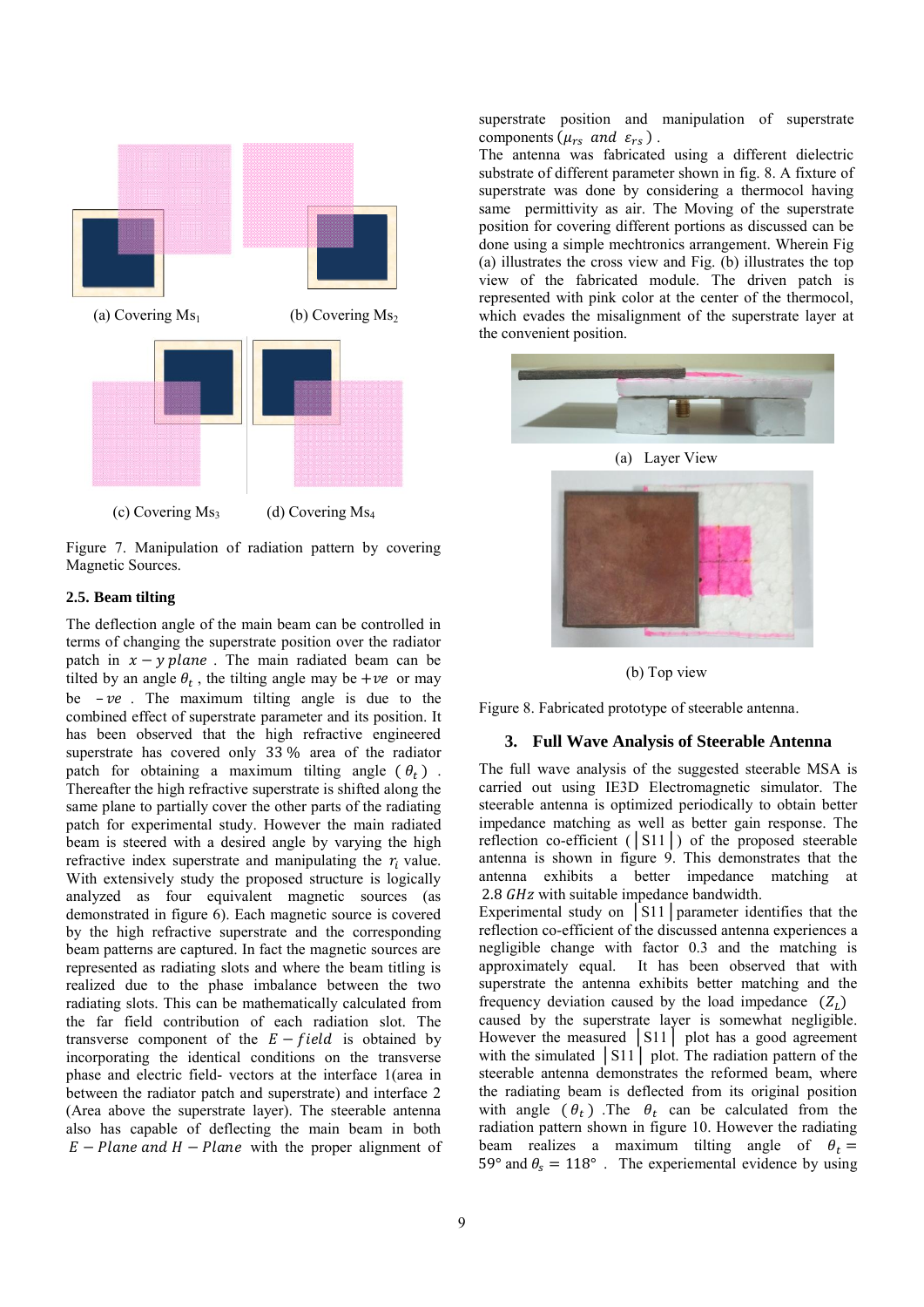both the assumptions are exposed in figure 10. It has been observed that the each step gives an approximate equal tilting angle. But somehow the gain response and radiation efficiency are optimized.



Figure 9. Return loss characteristic  $|S_{11}|$  of the suggested steerable Antenna.





Figure 10. Radiation pattern of the suggested steerable antenna.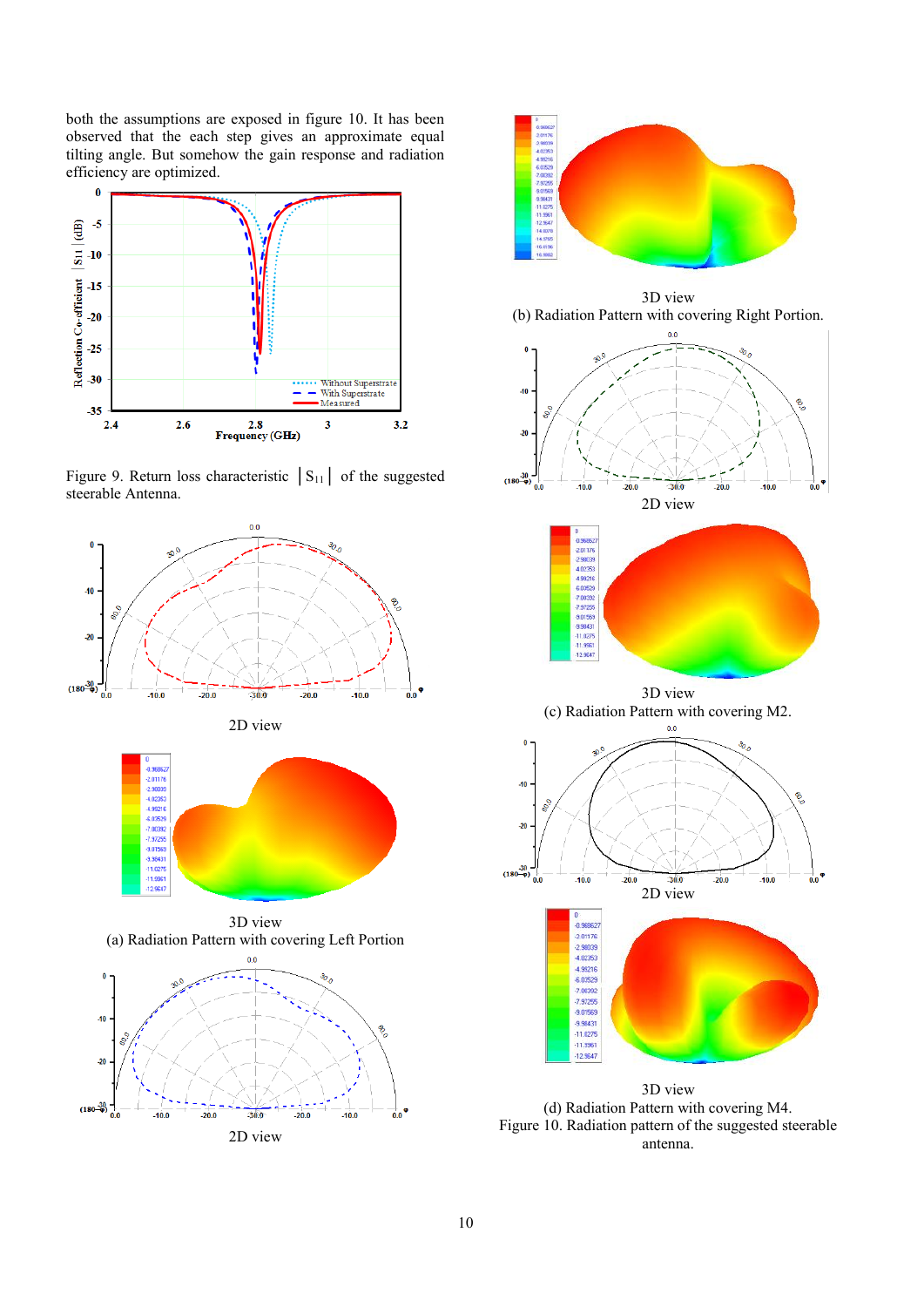NOTE: In the radiation pattern, some beam patterns are unable to show the deflection angle due to its 2-dimensional representation. In fact, each step exhibits an improved  $\theta_t$ . It has been observed that the conductive plane at the top of the superstrate layer causes beam diversity of the radiating EM wave. The experimental consequence validates that the antenna exhibits maximum scanning angle with partially

covering left side and right side. Coverage of Magnetic sources  $M_2$  and  $M_4$  provides somewhat poor deflection angle compare to left side and right side covering. Beam diversity also occurred due to partial coverage of top, bottom side,  $M_1$ and  $M_3$ , but the patterns are best viewed in 360 $^{\circ}$  angle which is not depicted here.



Figure 11. Gain of the suggested steerable antenna.

NOTE: Solid blue color line indicates the simulated gain response of the suggested steerable antenna and dotted red color line indicates the measured gain response.

The steerable antenna showing better gain response is plotted in figure 11. The proposed MSA has the maximum gain response of  $5.5$   $dBi$ . Also the measured results are having good agreement with the simulated gain.

Table 2. Experimental Study by shifting the superstrate above the driven patch.

| above the uriver patent.   |               |              |       |            |  |
|----------------------------|---------------|--------------|-------|------------|--|
| Superstrate                | Scanning      | Deflection   | Gain  | Radiation  |  |
| Position                   | Angle         | Angle        | (dBi) | Efficiency |  |
| Left                       | $138^\circ$   | $58^\circ$   | 39    | $80\%$     |  |
| Right                      | $139^\circ$   | $59^\circ$   | 3.85  | 76 %       |  |
| Top                        | $123^\circ$   | $57^\circ$   | 3.8   | 75 %       |  |
| <b>Bottom</b>              | $122^\circ$   | $57^\circ$   | 3.82  | 76 %       |  |
| Covering<br>M1             | $85^\circ$    | $17^{\circ}$ | 0.5   | $69\%$     |  |
| Covering<br>M <sub>2</sub> | $105^\circ$   | $27^\circ$   | 5.5   | 82 %       |  |
| Covering<br>M <sub>3</sub> | $90^\circ$    | 19°          | 0.4   | $69\%$     |  |
| Covering<br>M4             | $121^{\circ}$ | $26^{\circ}$ | 5.2   | 81 %       |  |

# **4. Conclusions**

A novel compact MSA is designed to analyze the deflection of the radiation field and enhance the directivity using engineered superstrate. The suggested antenna has enormous application in the S-band radar communication service, more ever to European aeronautical radar service. The analysis of the antenna is based on artificial engineered superstrate and magnetic source representation of radiating patch. The direction of radiated electromagnetic wave is controlled by shifting the superstrate. The maximum tilting angle is realized by manipulating the refractive index of the engineered superstrate. For magnetic source analysis of the radiating patch give extensive observational study. In which the beam tilting is achieved in both  $E - Plane$  and  $H -$ Plane. The suggested patch gives a maximum tilting angle of 59 $^{\circ}$  at 2.8 GHz. It has been observed that this MSA structure can give maximum scanning up to  $139°$  with enhanced directivity. This is very much essential for radar, communication and satellite communication. The antenna shows maximum gain response of 6.3 dBi, which is an added advantage of this model.

# **Acknowledgements**

This research is supported by Science and Engineering Research Board through the Department of Science and Technology, Govt. of India and school of electronics engineering, KIIT University.

## **References**

- [1] A A. balanis, "Antenna theory analysis and design", Third edition, A JOHN WILEY & SONS, INC PUBLICATION.
- [2] Ramesh Garge,"Microstrip antenna design handbook,artech house,USA.
- [3] J.D.Kraus,Antennas,second edition ,M.C. Graw-Hill ,New York.
- [4] M.Fallahpur,M.T. Ghasr and R.Zoughi,"Miniaturized Reconfigurable Multiband Antenna For Multiradio Wireless Communication,"in *IEEE Transactions on Antennas and Propagation*,vol.62,no.12,pp.6049-6059,Dec 2014.
- [5] Zivin Park,Jenshan Lin "A Beam-steering Microstrip Antenna for Non-Contact Vital Sign Detection", *IEEE Antennas and Wireless Propagation Letters* ,vol.10,,pp.235-238,2011.
- [6] Samuel C. K. Ko, and Ross D. Murch, "Compact Integrated Diversity Antenna for Wireless Communications", *IEEE Transactions on Antenna and Propagation*, Vol. 49, Issue No. 6, pp. 954-960, June 2001.
- [7] S. Genovesi, A. Di Candia, and A. Monorchi, "Compact and Low Profile Frequency Agile Antenna for Multistandard Wireless Communication Systems", *IEEE Transactions on Antenna and Propagation,* Vol.62, Issue no. 3, pp. 1019-1026, March 2014.
- [8] H. Y. Yang, and N. G. Alexopoulos, "Gain Enhancement Methods for Printed circuit Antennas through Multiple Superstrates", *IEEE Transactions on Antennas and Propagation,* Vol. AP-35, Issue. 7, pp. 860-863, July 1987.
- [9] M. R. Taner, O. E. Karansan, and E. Yavuzturk, "Scheduling Beams with Different Priorities on a Military Surveillance